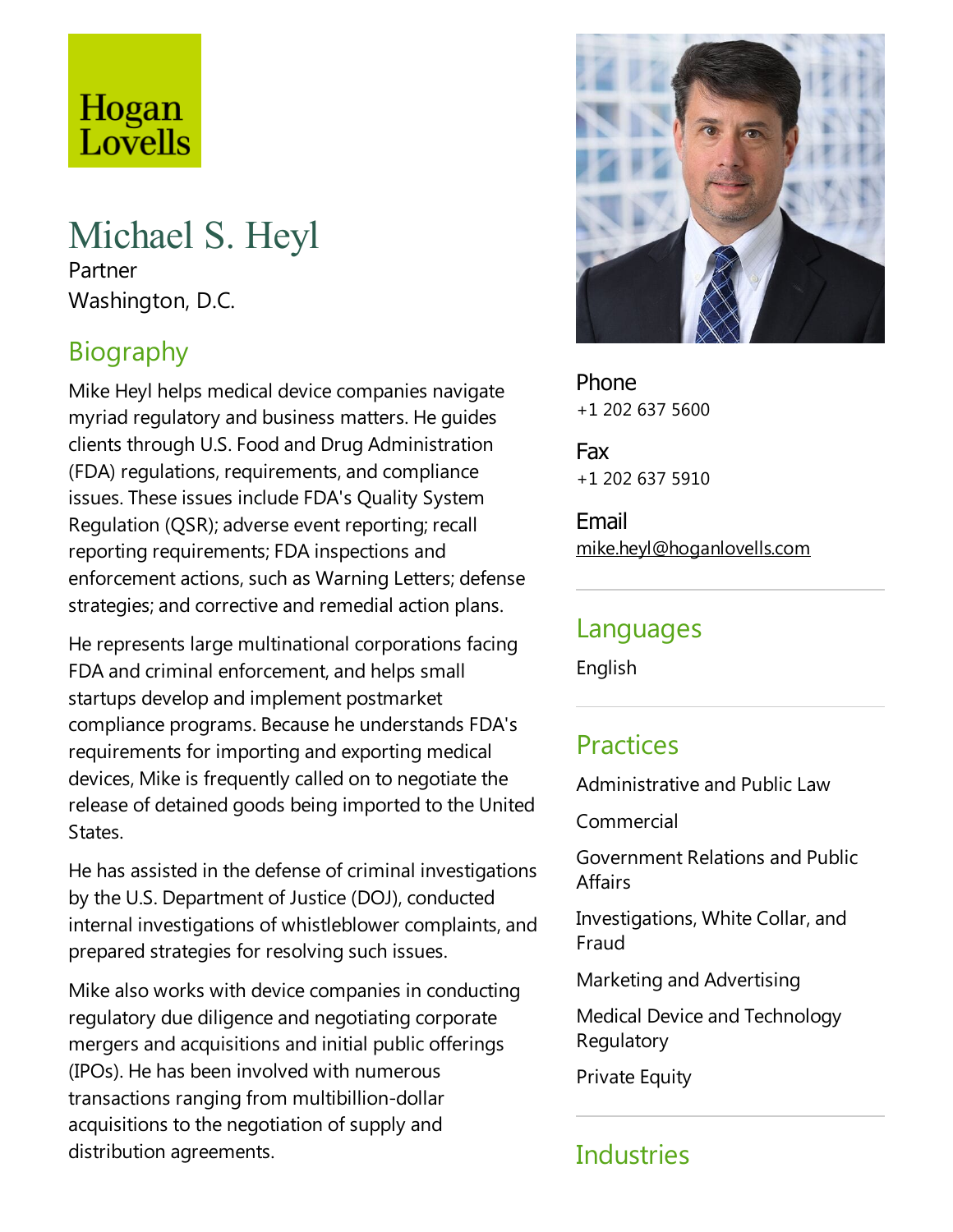Mike recently became an ISO 9001:2008 certified internal auditor with focus on ISO 13485:2016 and Medical Device Single Audit Program (MDSAP).

Mike is a frequent speaker on regulatory compliance and enforcement issues in the device industry.

#### Representative experience

Assisted numerous clients to prepare for, defend, and/or respond to domestic and international inspections and enforcement actions.

Assisted a brand name device company with the acquisition of several medical device manufacturers.

Assisted alarge multinational corporation with strategy and defense with an FDA enforcement action involving a highly publicized health risk.

Assisted a medium-sized medical device manufacturer in preparing corrective action strategy and drafting a response to an FDA inspection.

Assisted a large company conduct an internal investigation and remediation plan following a whistleblower complaint.

Assisted a medical device manufacturer with areview of promotional materials and remediation strategy following FDA action.

Successfully negotiated the release of devices being detained upon import to the United States.

Assisted asmall-sized medical device manufacturer in responding to FDA inspections and grand jury subpoena.

Assisted numerous device manufacturers and companies from other industry sectors in obtaining Emergency Use Authorizations during the COVID-19 pandemic.

## Awards and rankings

**Healthcare: Pharmaceutical/Medical Products** Regulatory (District of Columbia), Chambers USA, 2021

Life Sciences and Health Care

## Areas of focus

Sales Promotions

Postmarket Compliance and Enforcement Actions

Advertising and Promotion **Compliance** 

In Vitro Diagnostics

Medical Devices

Cell, Tissue, and Gene Therapies

## Education and admissions

## Education

J.D.,The Catholic University of America, Columbus School of Law, magna cum laude, 2002

B.A., University of Delaware, 1993

#### Bar admissions and qualifications

District of Columbia

Maryland